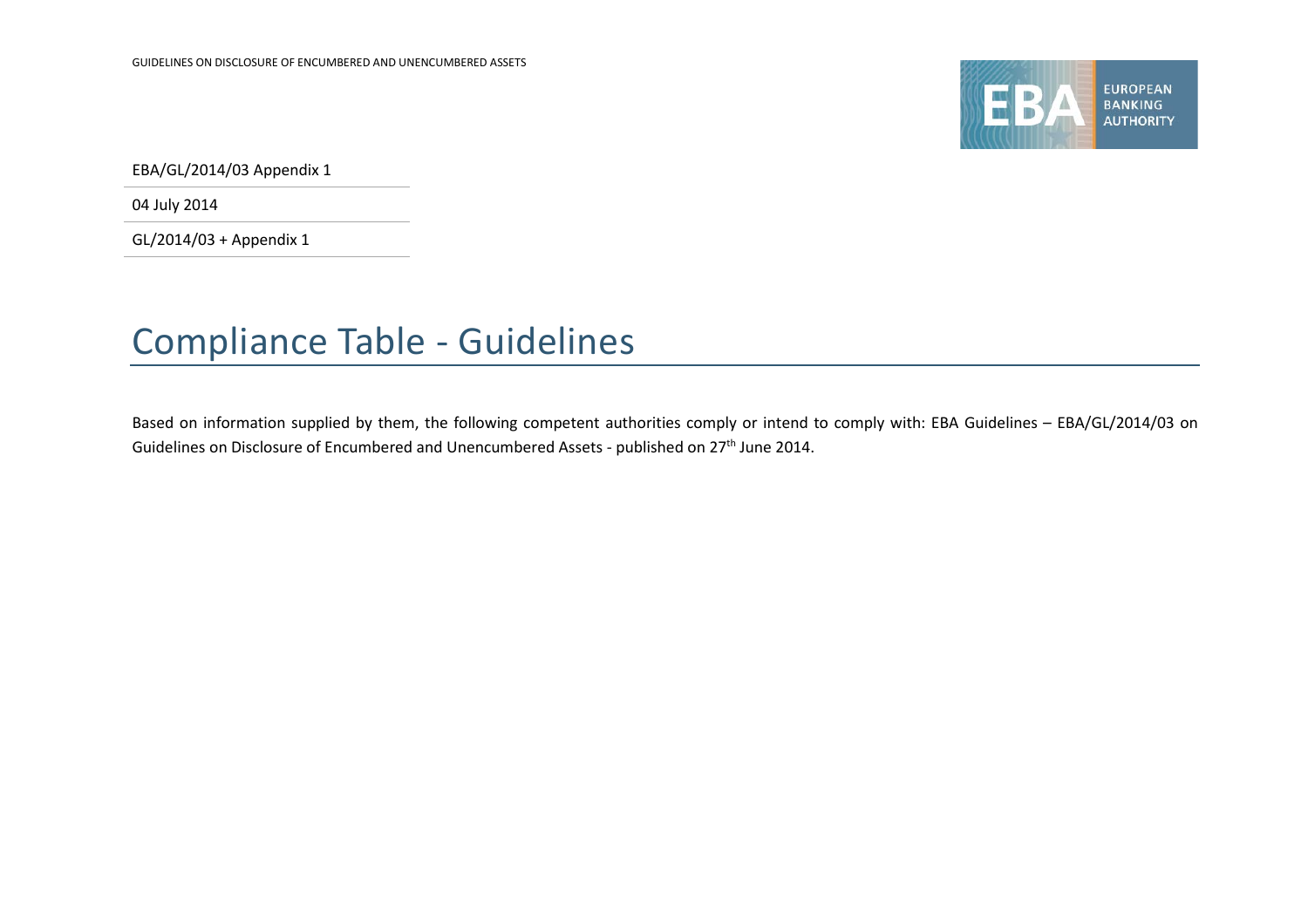

| <b>Member State</b> |                 | Competent<br>authority                                                                                        | <b>Complies or</b><br>intends to comply | <b>Comments</b> |
|---------------------|-----------------|---------------------------------------------------------------------------------------------------------------|-----------------------------------------|-----------------|
| BE                  | Belgium         | National Bank of<br>Belgium                                                                                   | <b>Yes</b>                              |                 |
| BG                  | <b>Bulgaria</b> | Българска народна<br>банка (Bulgarian<br>National Bank)                                                       | <b>Yes</b>                              |                 |
| CZ                  | Czech Republic  | Česká Národni Banka<br>(Czech National Bank)                                                                  | Yes                                     |                 |
| DK                  | Denmark         | Finanstilsynet (Danish<br><b>Financial Supervisory</b><br>Authority)                                          | <b>Yes</b>                              |                 |
| DE                  | Germany         | Bundesanstalt für<br>Finanzdienstleistungsa<br>ufsicht (Federal<br><b>Financial Supervisory</b><br>Authority) | Yes                                     |                 |
| EE                  | Estonia         | Finantsinspektsioon<br>(Financial Supervision<br>Authority)                                                   | <b>Yes</b>                              |                 |
| IE                  | Ireland         | Central Bank of Ireland                                                                                       | Yes                                     |                 |
| EL.                 | Greece          | Τράπεζα της Ελλάδος<br>(Bank of Greece)                                                                       | Yes                                     |                 |
| HR                  | Croatia         | National Bank of<br>Croatia                                                                                   | <b>Yes</b>                              |                 |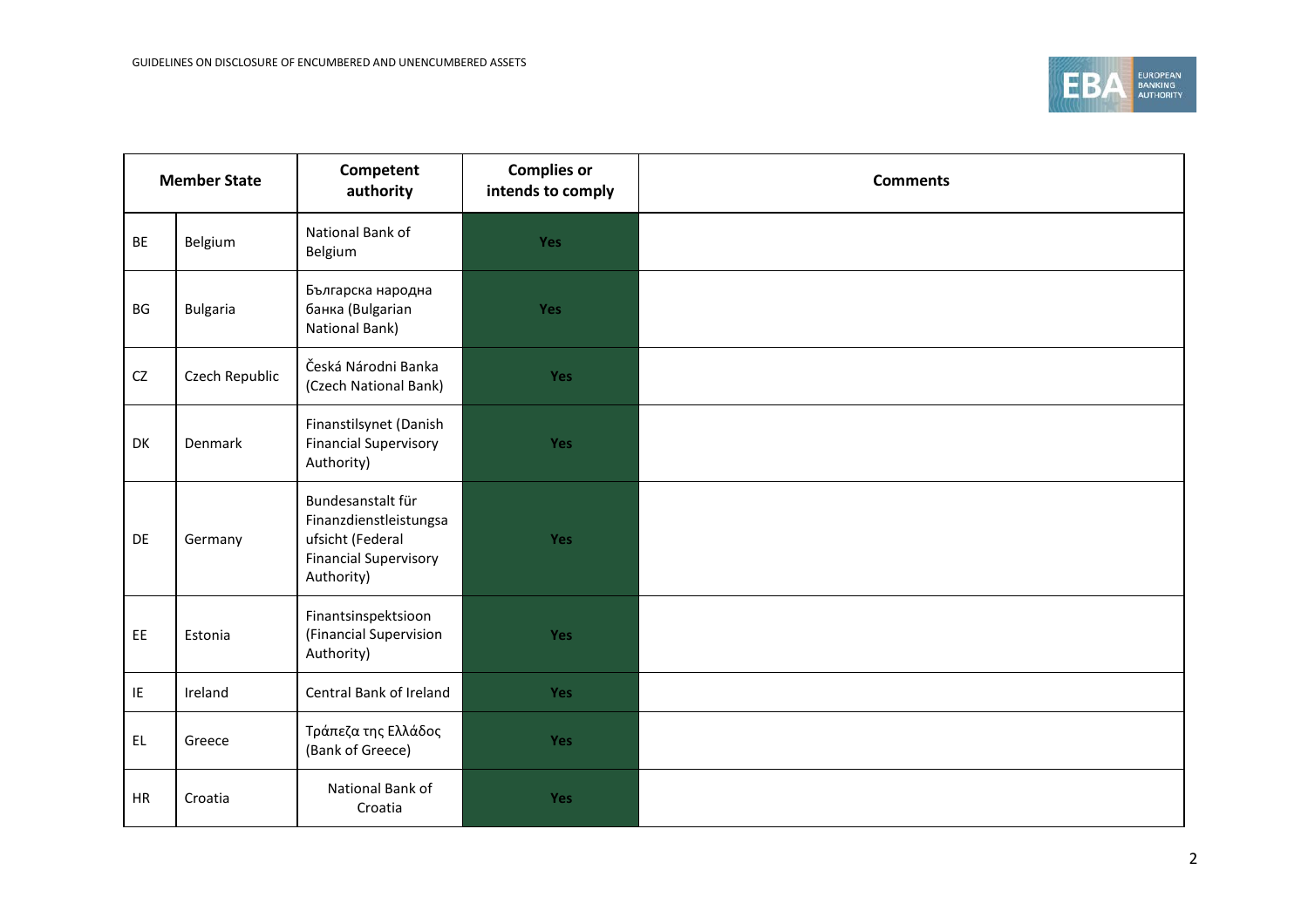

| <b>Member State</b> |            | Competent<br>authority                                                                                                         | <b>Complies or</b><br>intends to comply | <b>Comments</b>                                                                                                                                                                                                                                                                                                                                                                                                                      |
|---------------------|------------|--------------------------------------------------------------------------------------------------------------------------------|-----------------------------------------|--------------------------------------------------------------------------------------------------------------------------------------------------------------------------------------------------------------------------------------------------------------------------------------------------------------------------------------------------------------------------------------------------------------------------------------|
| <b>ES</b>           | Spain      | Banco de España (Bank<br>of Spain)                                                                                             | <b>Yes</b>                              |                                                                                                                                                                                                                                                                                                                                                                                                                                      |
| <b>FR</b>           | France     | Autorité de Contrôle<br>Prudentiel et de<br>Résolution (Prudential<br>Supervisory &<br><b>Resolution Authority)</b>            | <b>Yes</b>                              |                                                                                                                                                                                                                                                                                                                                                                                                                                      |
| IT                  | Italy      | Banca d'Italia (Bank of<br>Italy)                                                                                              | <b>Partial</b>                          | Circular n. 262 of the Bank of Italy provides for disclosure requirements on asset<br>encumbrance to be included in the banks' financial statements. These<br>requirements have been finalized and issued before the publication of the EBA's<br>guidelines on this subject.<br>Full compliance with the EBA guidelines will be able to be evaluated and ensured<br>when the EBA reviews its guidelines by the end of the next year. |
| <b>CY</b>           | Cyprus     | Κεντρική Τράπεζα της<br>Κύπρου (Central Bank<br>of Cyprus)                                                                     | Yes                                     |                                                                                                                                                                                                                                                                                                                                                                                                                                      |
| LV                  | Latvia     | Finanšu un Kapitāla<br>tirgus Komisija<br>(Financial and Capital<br>Market Commission)                                         | Yes                                     |                                                                                                                                                                                                                                                                                                                                                                                                                                      |
| LT.                 | Lithuania  | Lietuvos Bankas (Bank<br>of Lithuania)                                                                                         | <b>Yes</b>                              |                                                                                                                                                                                                                                                                                                                                                                                                                                      |
| LU                  | Luxembourg | Commission de<br>Surveillance du Secteur<br><b>Financier (Commission</b><br>for the Supervision of<br><b>Financial Sector)</b> | <b>Yes</b>                              |                                                                                                                                                                                                                                                                                                                                                                                                                                      |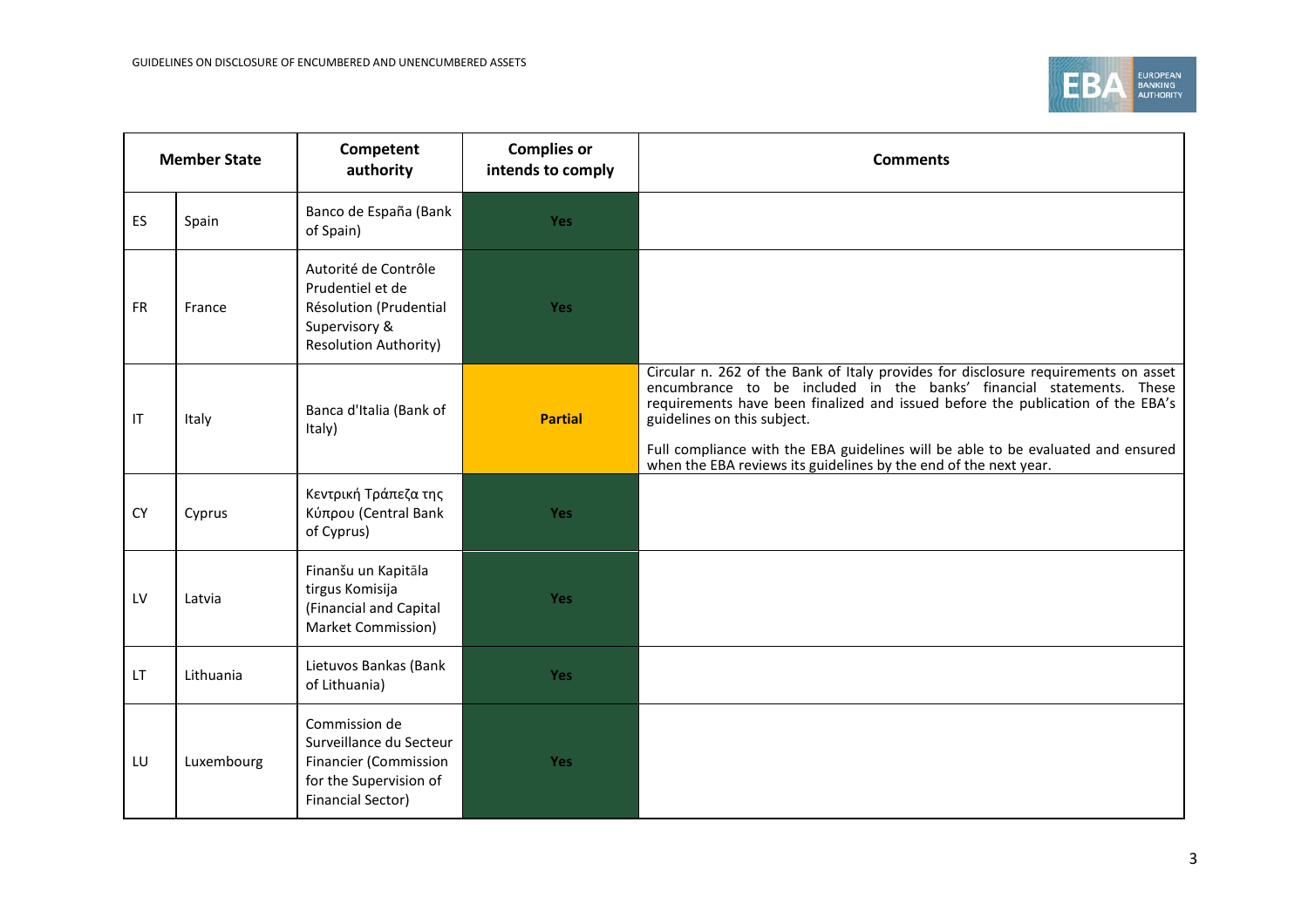

| <b>Member State</b> |             | Competent<br>authority                                                               | <b>Complies or</b><br>intends to comply | <b>Comments</b>                                                                                                                                                    |
|---------------------|-------------|--------------------------------------------------------------------------------------|-----------------------------------------|--------------------------------------------------------------------------------------------------------------------------------------------------------------------|
| HU                  | Hungary     | Magyar Nemzeti Bank<br>(National Bank of<br>Hungary)                                 | Yes                                     |                                                                                                                                                                    |
| MT                  | Malta       | Malta Financial<br>Services Authority                                                | Yes                                     |                                                                                                                                                                    |
| <b>NL</b>           | Netherlands | De Nederlandsche<br>Bank (National Bank of<br>Netherlands)                           | Yes                                     |                                                                                                                                                                    |
| AT                  | Austria     | Finanzmarktaufsicht<br>(Financial Market<br>Authority)                               | Yes                                     |                                                                                                                                                                    |
| PL                  | Poland      | Komisja Nadzoru<br>Finansowego (Polish<br><b>Financial Supervision</b><br>Authority) | Yes                                     |                                                                                                                                                                    |
| PT                  | Portugal    | Banco de Portugal<br>(Bank of Portugal)                                              | Yes                                     |                                                                                                                                                                    |
| <b>RO</b>           | Romania     | Banca Națională a<br>României (National<br>Bank of Romania)                          | Yes                                     |                                                                                                                                                                    |
| SI                  | Slovenia    | Banka Slovenije (Bank<br>of Slovenia)                                                | Yes                                     |                                                                                                                                                                    |
| SK                  | Slovakia    | Národná Banka<br>Slovenska (National                                                 | <b>Partial</b>                          | National Bank of Slovakia prepared for relevant institutions Decree of disclosing<br>information, in which disclosure of encumbered and unencumbered assets is not |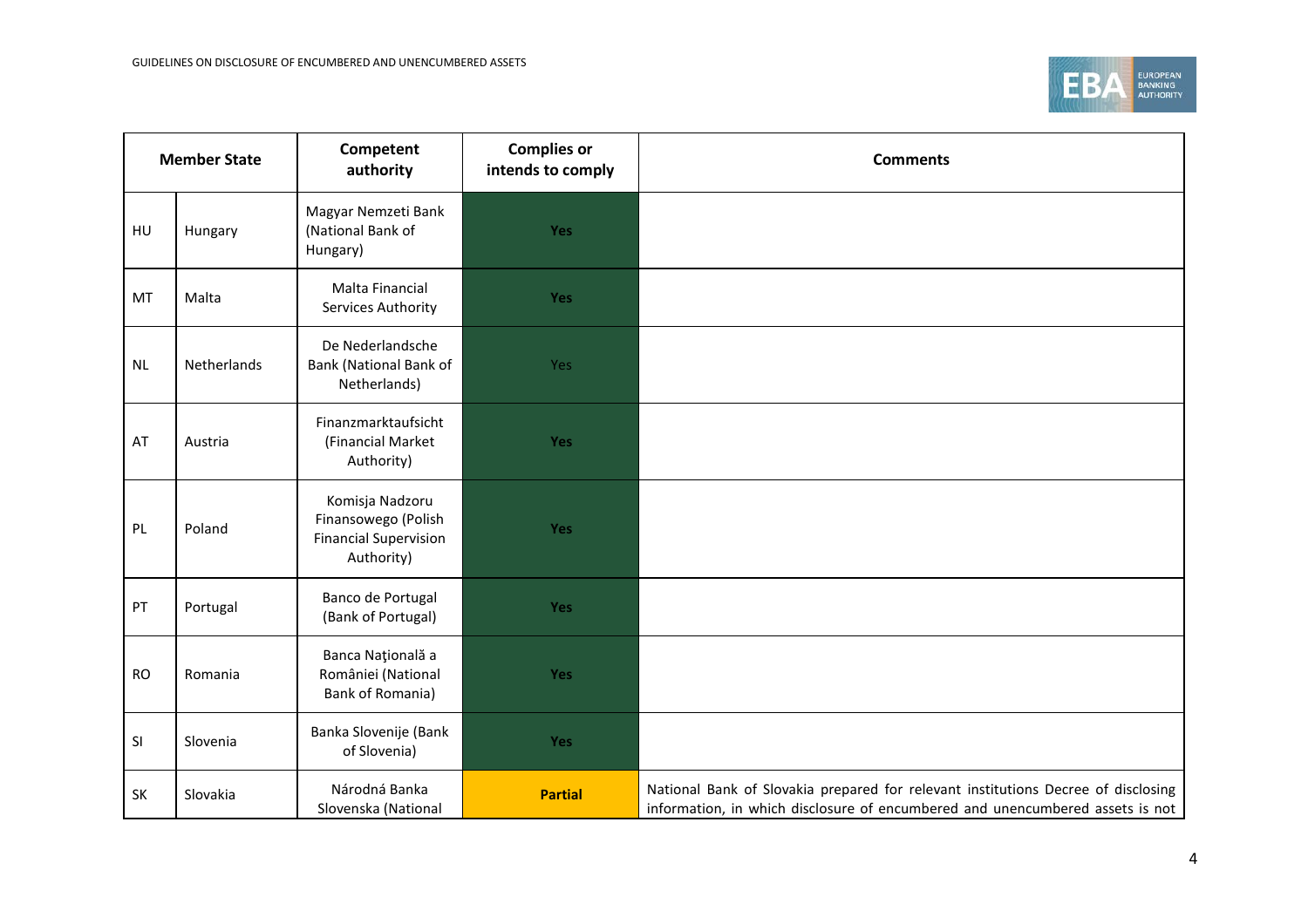

| <b>Member State</b> |                       | Competent<br>authority                                                        | <b>Complies or</b><br>intends to comply | <b>Comments</b>                                                                                                                                                                                                                                                                                                                                                                                              |  |
|---------------------|-----------------------|-------------------------------------------------------------------------------|-----------------------------------------|--------------------------------------------------------------------------------------------------------------------------------------------------------------------------------------------------------------------------------------------------------------------------------------------------------------------------------------------------------------------------------------------------------------|--|
|                     |                       | Bank of Slovakia)                                                             |                                         | included. This Decree is now in national legal process (it is prepared for voting in<br>Banking Board of National bank of Slovakia and taking into force from the 1st Oct<br>2014) It is not possible to stop now the whole proposal Decree in final period, but it<br>is possible to include disclosure of encumbered and unencumbered assets to this<br>Decree in next year (by amendment of this Decree). |  |
| FI.                 | Finland               | Finanssivalvonta<br>(Finnish Financial<br>Supervisory Authority)              | <b>Yes</b>                              |                                                                                                                                                                                                                                                                                                                                                                                                              |  |
| <b>SE</b>           | Sweden                | Finansinspektionen<br>(Swedish Financial<br><b>Supervisory Authority</b>      | Yes                                     |                                                                                                                                                                                                                                                                                                                                                                                                              |  |
|                     | <b>EEA-EFTA State</b> |                                                                               |                                         |                                                                                                                                                                                                                                                                                                                                                                                                              |  |
| IS                  | Iceland               | Fjármálaeftirlitið<br>(Icelandic Financial<br>Supervisory Authority -<br>FME) | <b>Yes</b>                              | As at 04.03.2021, notification date.                                                                                                                                                                                                                                                                                                                                                                         |  |
| LI.                 | Liechtenstein         | Finanzmarktaufsicht -<br>FMA (Financial Market<br>Authority)                  | Yes                                     |                                                                                                                                                                                                                                                                                                                                                                                                              |  |
| NO.                 | Norway                | Finanstilsynet<br>(Norwegian Financial<br>Supervisory Authority               | <b>Yes</b>                              |                                                                                                                                                                                                                                                                                                                                                                                                              |  |

**Notes**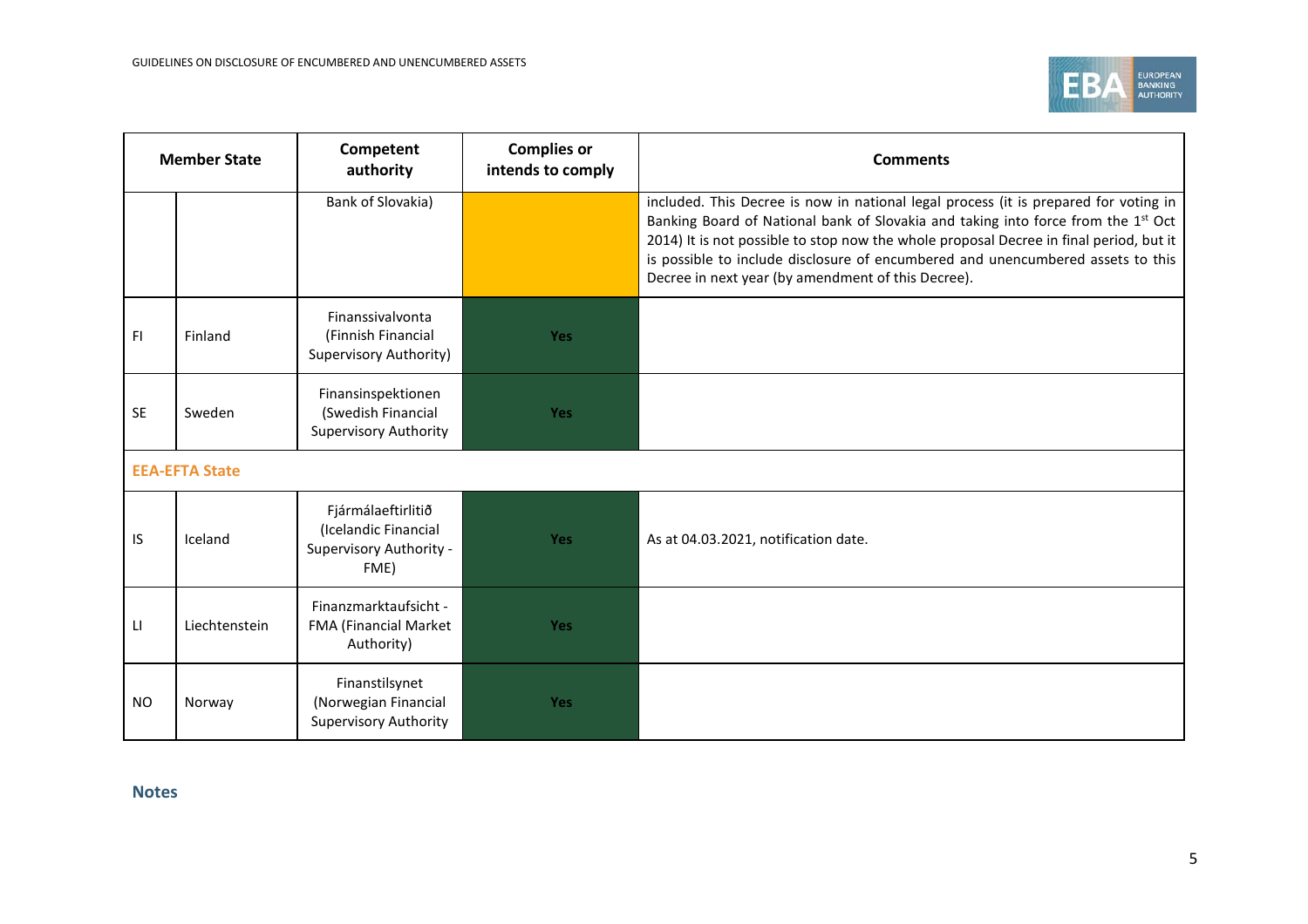

Article 16(3) of the EBA Regulation requires national competent authorities to inform us whether they comply or intend to comply with each guideline or recommendation we issue. If a competent authority does not comply or does not intend to comply it must inform us of the reasons. We decide on a case by case basis whether to publish reasons.

The EBA endeavours to ensure the accuracy of this document, however, the information is provided by the competent authorities and, as such, the EBA cannot accept responsibility for its contents or any reliance placed on it.

For further information on the current position of any competent authority, please contact that competent authority. Contact details can be obtained from our website ([www.eba.europa.eu\)](http://www.eba.europa.eu/).